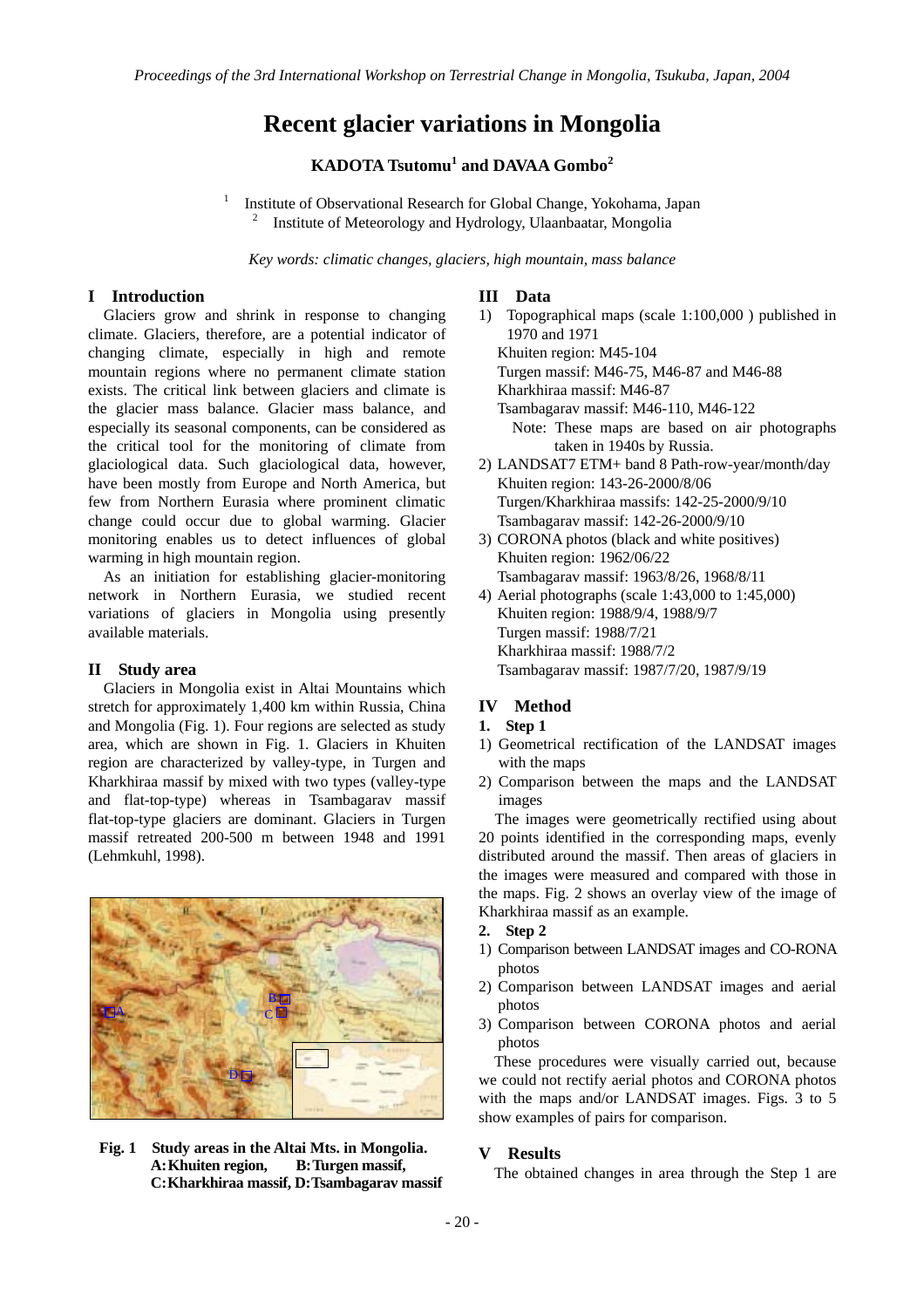

**Fig. 2 An overlay view of the image of Kharkhiraa massif. The solid lines denote glacier area drawn in the topographical map. The image is LANDSAT7 ETM+ Band8, path-row 142-25, taken on 10 September 2000.** 

**The southernmost glacier area described in the map, pointed by an arrow, was neglected in this study due to doubtful identification.** 



**Fig. 3 The tongue of Potanin Glacier in 1988 (left) and in 2000 (right). There are no obvious change in its shape or position.**

compiled in Table 1. Glaciers in the studied area reduced their area about 10% to 30% during the period from 1940s to 2000.

As shown in Figs. 3 to 5, the glaciers in Khuiten, Kharkhiraa and Turgen regions were almost stationary since 1987/1988. This means that retreat of the glaciers, which are obtained in the Step 1, occurred between 1940s and 1987/1988 although details are unknown. Glaciers in Tsambagarav massif showed no remarkable changes in area since 1963. The glaciers lost their area shown in Table 1 between 1940s and 1963.

#### **VI Discussion**

Within the four regions, Tsambagarav region shows the largest loss of glacier area. As described in the previous section, flat-top-type glaciers are dominant in Tsambagarav region. Flat-top-type glaciers are more



**Fig. 4 Tongues of glaciers in Turgen (above) and Kharkhiraa (below) massifs in 1988 (left) and in 2000 (right). No obvious change is identified between the two years'.**

sensitive to ELA (Equilibrium Line Altitude) change than valley-type glaciers. This is because even small shift of ELA affects their large area of flat-top-type glaciers. This implies that climatic warming, especially in summer, caused this shrinkage of glaciers.

Climatologically derived data shows that over the last 60 years the average annual air temperature in whole Mongolia has increased by about 1.56 °C (Dagvadorj, 1994, 1999). This increase arose from mostly increase of winter temperature  $(+3.6 \degree C)$  and spring/fall  $(+1.5 \degree C)$ . Summer temperature decreased by 0.3 °C, although data of the nearby meteorological stations show no clear tendency. Shrinkage of glaciers between 1940s and 2000 suggests climatic warming occurred in the glacierized regions in Mongolia. However over the last decade, at least, Mongolian glaciers showed no remarkable change. Sofiyskiy Glacier, located in Russian Altai Mountains, has retreated steadily since the beginning of 20th century. Average retreat rates are  $18.3 \text{ ma}^1$ ,  $17.3 \text{ ma}^1$  and  $8.6$ ma-1 during the periods of 1898-2000, 1939-1963 and 1963-2000 respectively (after Pattyn and others, 2003).

**Table 1 Changes of glacier areas in four regions derived by comparing the maps with the satellite images. Note that some glacier area was neglected from the map of Kharkhiraa massif (see Fig. 2).** 

|             | Area              | Area           |
|-------------|-------------------|----------------|
| Region      | as of 1970/71 map | lost by $2000$ |
|             | Km <sup>2</sup>   | $km^2$ (%)     |
| Khuiten     | 88.88             | 9.11(10.2)     |
| Turgen      | 43.02             | 8.28 (19.3)    |
| Kharkhiraa  | 50.13             | 14.05 (28.0)   |
| Tsambagarav | 105.09            | 30.29 (28.8)   |